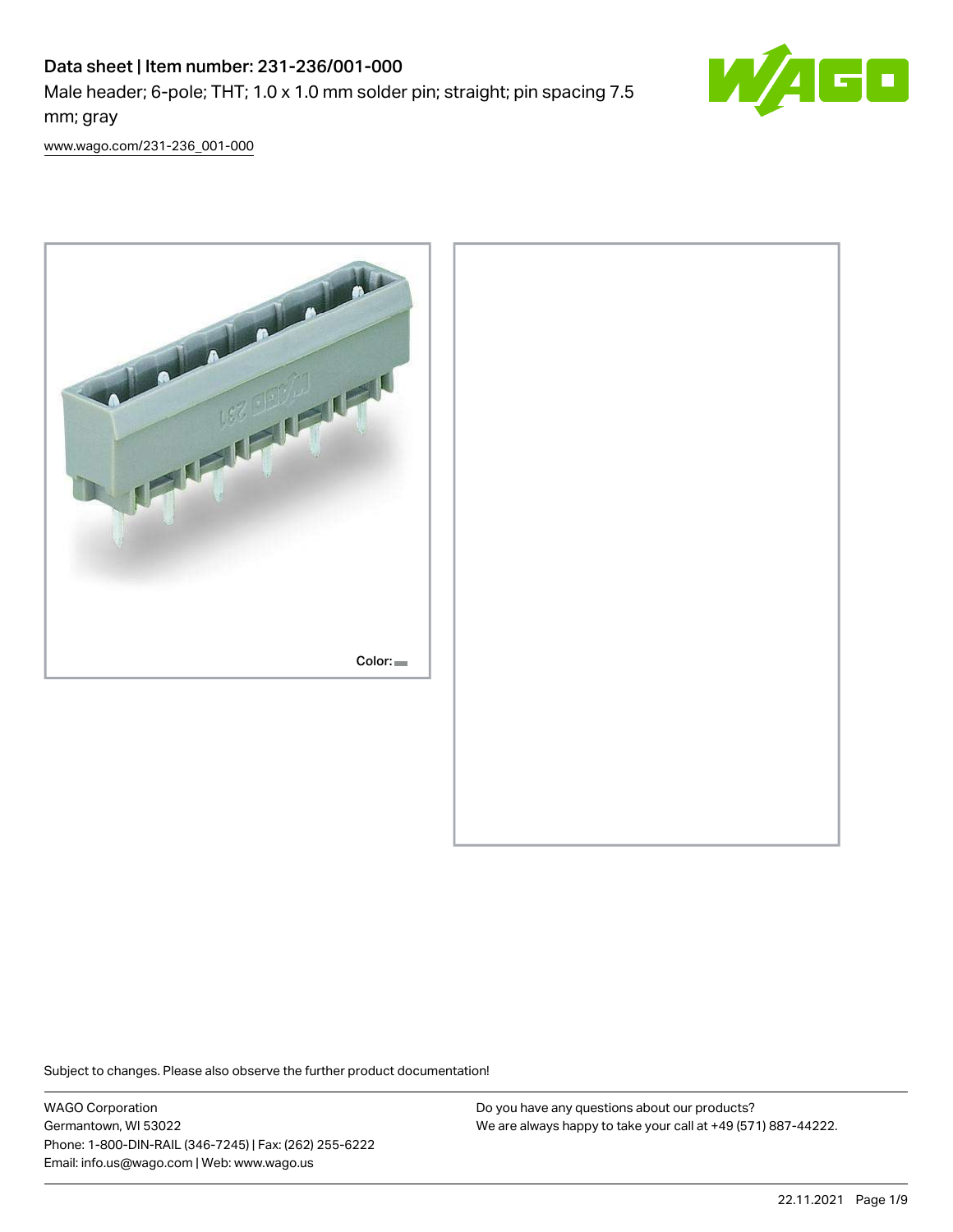

Dimensions in mm

 $L =$  (pole no.  $-1$ ) x pin spacing  $+8.2$  mm

#### Item description

- **Horizontal or vertical PCB mounting via straight or angled solder pins**
- **Pin cross-section: 1 x 1 mm**
- $\blacksquare$ With coding fingers

#### Data Notes

Safety information 1 The MCS – MULTI CONNECTION SYSTEM includes connectors

Subject to changes. Please also observe the further product documentation!  $\nu$ 

WAGO Corporation Germantown, WI 53022 Phone: 1-800-DIN-RAIL (346-7245) | Fax: (262) 255-6222 Email: info.us@wago.com | Web: www.wago.us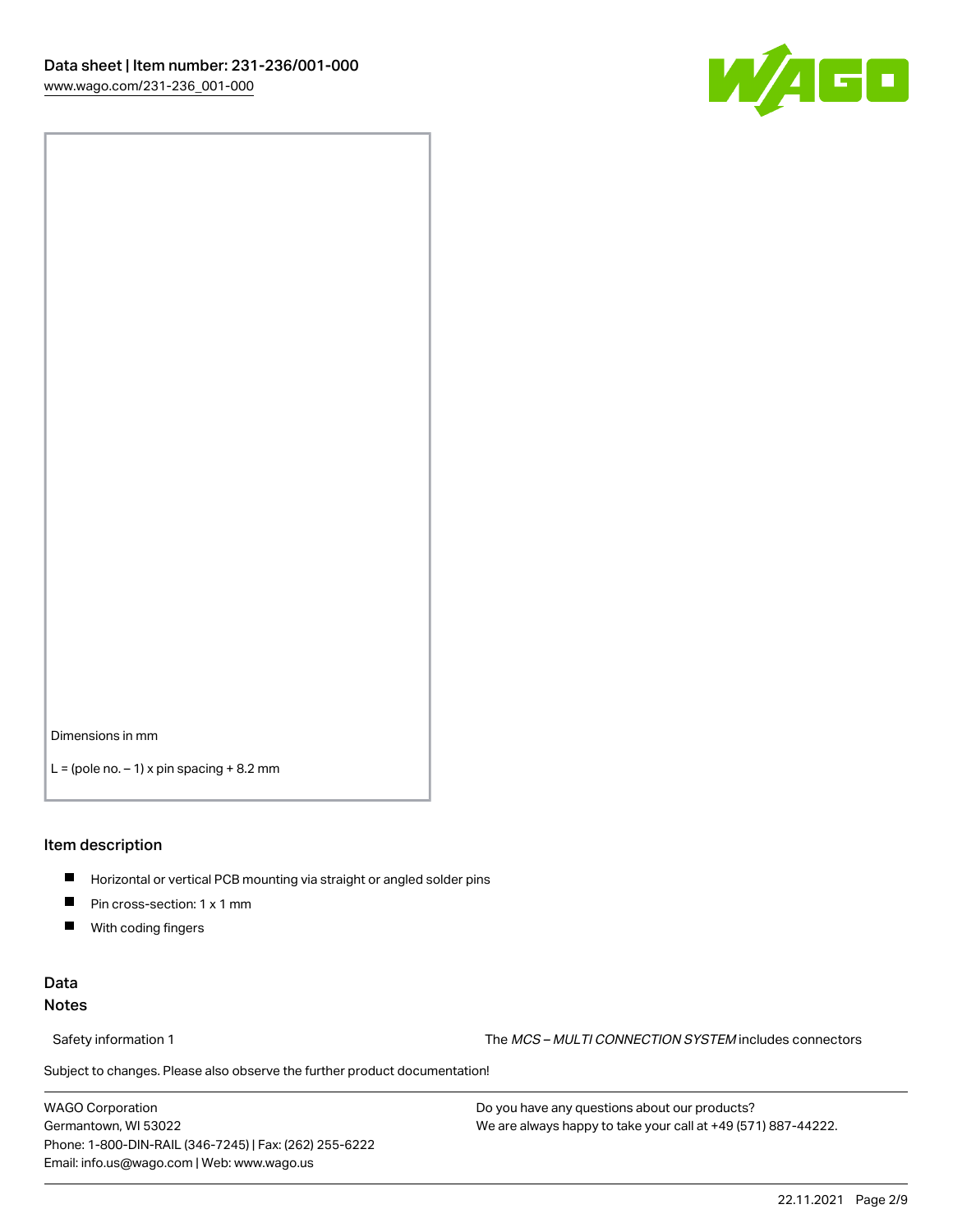

|           | without breaking capacity in accordance with DIN EN 61984. When<br>used as intended, these connectors must not be connected<br>/disconnected when live or under load. The circuit design should<br>ensure header pins, which can be touched, are not live when<br>unmated. |
|-----------|----------------------------------------------------------------------------------------------------------------------------------------------------------------------------------------------------------------------------------------------------------------------------|
| Variants: | Other pole numbers<br>3.8 mm pin projection for male headers with straight solder pins<br>Gold-plated or partially gold-plated contact surfaces<br>Other versions (or variants) can be requested from WAGO Sales or<br>configured at https://configurator.wago.com/        |

#### Electrical data

#### IEC Approvals

| Ratings per                 | IEC/EN 60664-1                                                        |
|-----------------------------|-----------------------------------------------------------------------|
| Rated voltage (III / 3)     | 500 V                                                                 |
| Rated surge voltage (III/3) | 6kV                                                                   |
| Rated voltage (III/2)       | 630 V                                                                 |
| Rated surge voltage (III/2) | 6 <sub>kV</sub>                                                       |
| Nominal voltage (II/2)      | 1000V                                                                 |
| Rated surge voltage (II/2)  | 6 <sub>kV</sub>                                                       |
| Rated current               | 12A                                                                   |
| Legend (ratings)            | $(III / 2)$ $\triangle$ Overvoltage category III / Pollution degree 2 |

## UL Approvals

| Approvals per                  | UL 1059 |
|--------------------------------|---------|
| Rated voltage UL (Use Group B) | 300 V   |
| Rated current UL (Use Group B) | 10 A    |
| Rated voltage UL (Use Group D) | 300 V   |
| Rated current UL (Use Group D) | 10 A    |

## Ratings per UL

| Rated voltage UL 1977 | 600V   |
|-----------------------|--------|
| Rated current UL 1977 | $\sim$ |

## CSA Approvals

| Approvals per                   | ~~    |
|---------------------------------|-------|
| Rated voltage CSA (Use Group B) | 3UU 1 |

Subject to changes. Please also observe the further product documentation!

| <b>WAGO Corporation</b>                                | Do you have any questions about our products?                 |
|--------------------------------------------------------|---------------------------------------------------------------|
| Germantown, WI 53022                                   | We are always happy to take your call at +49 (571) 887-44222. |
| Phone: 1-800-DIN-RAIL (346-7245)   Fax: (262) 255-6222 |                                                               |
| Email: info.us@wago.com   Web: www.wago.us             |                                                               |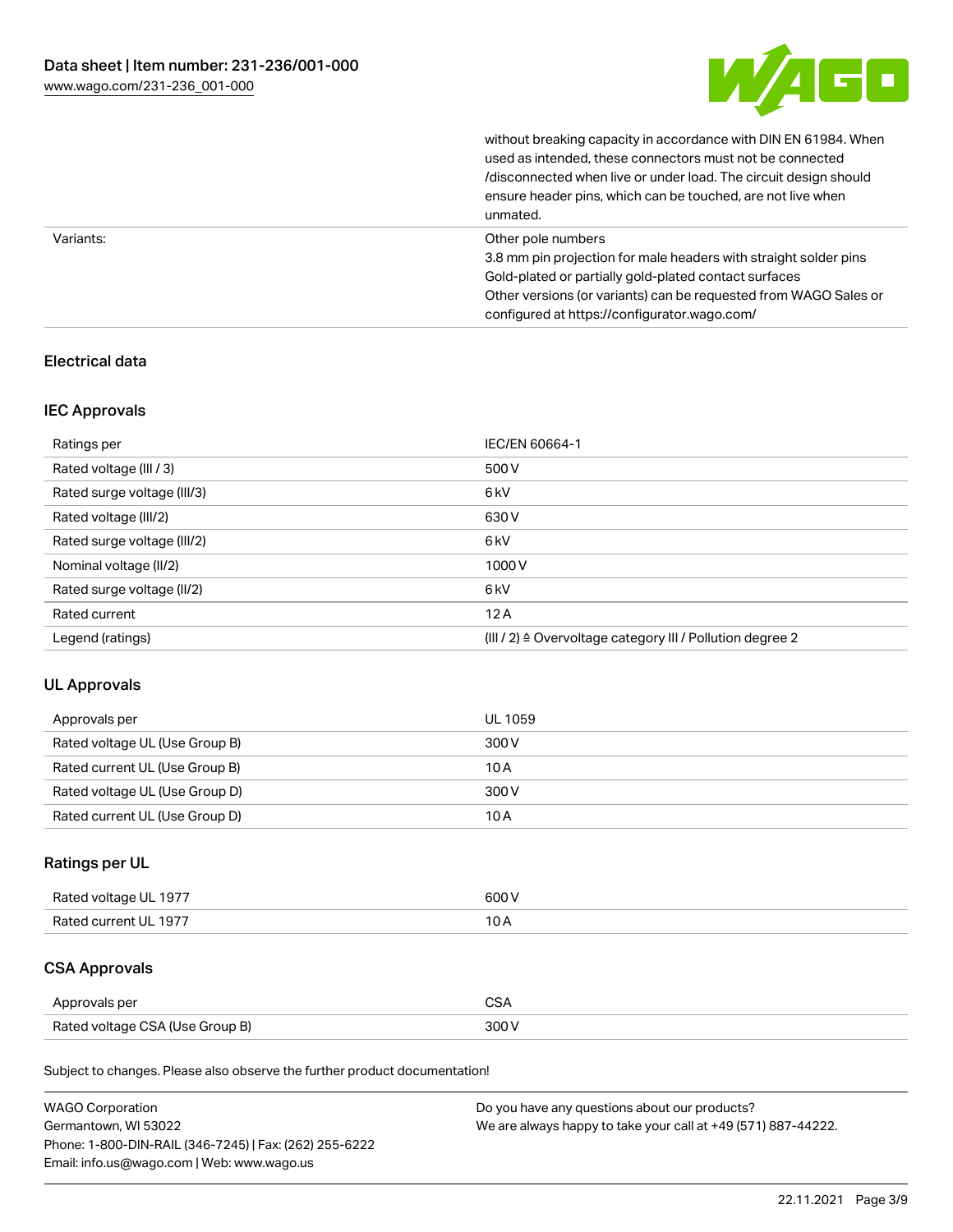[www.wago.com/231-236\\_001-000](http://www.wago.com/231-236_001-000)



| Rated current CSA (Use Group B) | 10 A  |
|---------------------------------|-------|
| Rated voltage CSA (Use Group D) | 300 V |
| Rated current CSA (Use Group D) | 10 A  |

#### Connection data

| Total number of potentials |  |
|----------------------------|--|
| Number of connection types |  |
| Number of levels           |  |

## Connection 1

#### Physical data

| Pin spacing                          | 7.5 mm / 0.295 inch  |
|--------------------------------------|----------------------|
| Width                                | 45.7 mm / 1.799 inch |
| Height                               | 17 mm / 0.669 inch   |
| Height from the surface              | 12 mm / 0.472 inch   |
| Depth                                | 8.4 mm / 0.331 inch  |
| Solder pin length                    | $5 \,\mathrm{mm}$    |
| Solder pin dimensions                | $1 \times 1$ mm      |
| Drilled hole diameter with tolerance | $1.4$ $(+0.1)$ mm    |

#### Plug-in connection

| Contact type (pluggable connector) | Male connector/plug |
|------------------------------------|---------------------|
| Connector (connection type)        | for PCB             |
| Mismating protection               | No                  |
| Mating direction to the PCB        | 90°                 |
| Locking of plug-in connection      | Without             |

## PCB contact

| PCB Contact                         | THT                                      |
|-------------------------------------|------------------------------------------|
| Solder pin arrangement              | over the entire male connector (in-line) |
| Number of solder pins per potential |                                          |

Subject to changes. Please also observe the further product documentation!

WAGO Corporation Germantown, WI 53022 Phone: 1-800-DIN-RAIL (346-7245) | Fax: (262) 255-6222 Email: info.us@wago.com | Web: www.wago.us Do you have any questions about our products? We are always happy to take your call at +49 (571) 887-44222.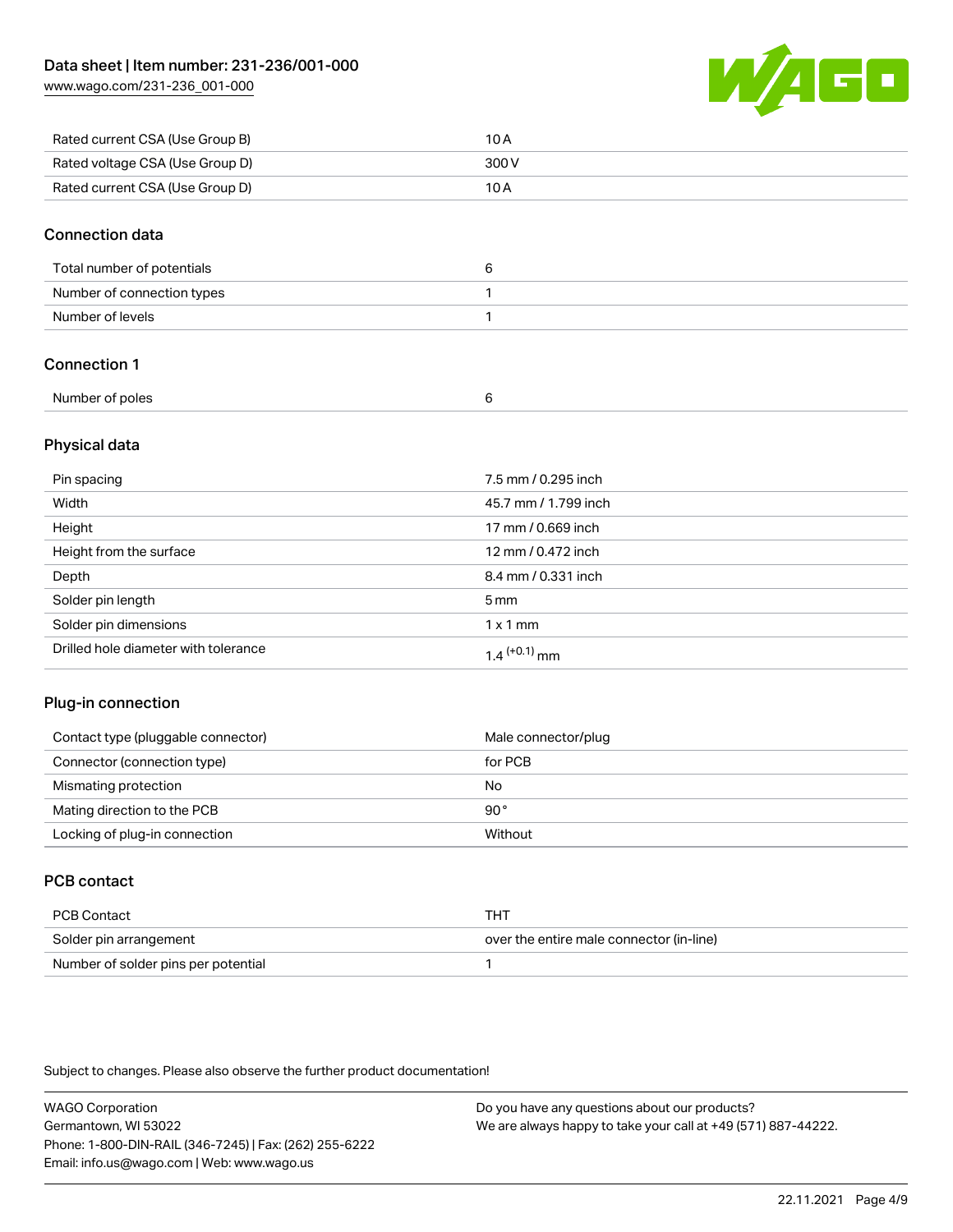

#### Material data

| gray                                   |
|----------------------------------------|
|                                        |
| Polyamide (PA66)                       |
| V <sub>0</sub>                         |
| Electrolytic copper (E <sub>Cu</sub> ) |
| tin-plated                             |
| $0.05$ MJ                              |
| 2.4g                                   |
|                                        |

#### Environmental requirements

| Limit temperature range | $+100 °C$<br>-60 |
|-------------------------|------------------|
|-------------------------|------------------|

## Commercial data

| Product Group         | 3 (Multi Conn. System) |
|-----------------------|------------------------|
| PU (SPU)              | 100 Stück              |
| Packaging type        | box                    |
| Country of origin     | PL                     |
| <b>GTIN</b>           | 4044918864671          |
| Customs tariff number | 8536694040             |

#### Approvals / Certificates

#### Country specific Approvals

| Logo | Approval                                            | <b>Additional Approval Text</b> | Certificate<br>name |
|------|-----------------------------------------------------|---------------------------------|---------------------|
|      | <b>CB</b><br>DEKRA Certification B.V.               | IEC 61984                       | NL-39756            |
|      | <b>CSA</b><br>DEKRA Certification B.V.              | C <sub>22.2</sub>               | 1466354             |
| EMA  | <b>KEMA/KEUR</b><br><b>DEKRA Certification B.V.</b> | EN 61984                        | 2190761.01          |

#### Ship Approvals

Subject to changes. Please also observe the further product documentation!

| <b>WAGO Corporation</b>                                | Do you have any questions about our products?                 |
|--------------------------------------------------------|---------------------------------------------------------------|
| Germantown, WI 53022                                   | We are always happy to take your call at +49 (571) 887-44222. |
| Phone: 1-800-DIN-RAIL (346-7245)   Fax: (262) 255-6222 |                                                               |
| Email: info.us@wago.com   Web: www.wago.us             |                                                               |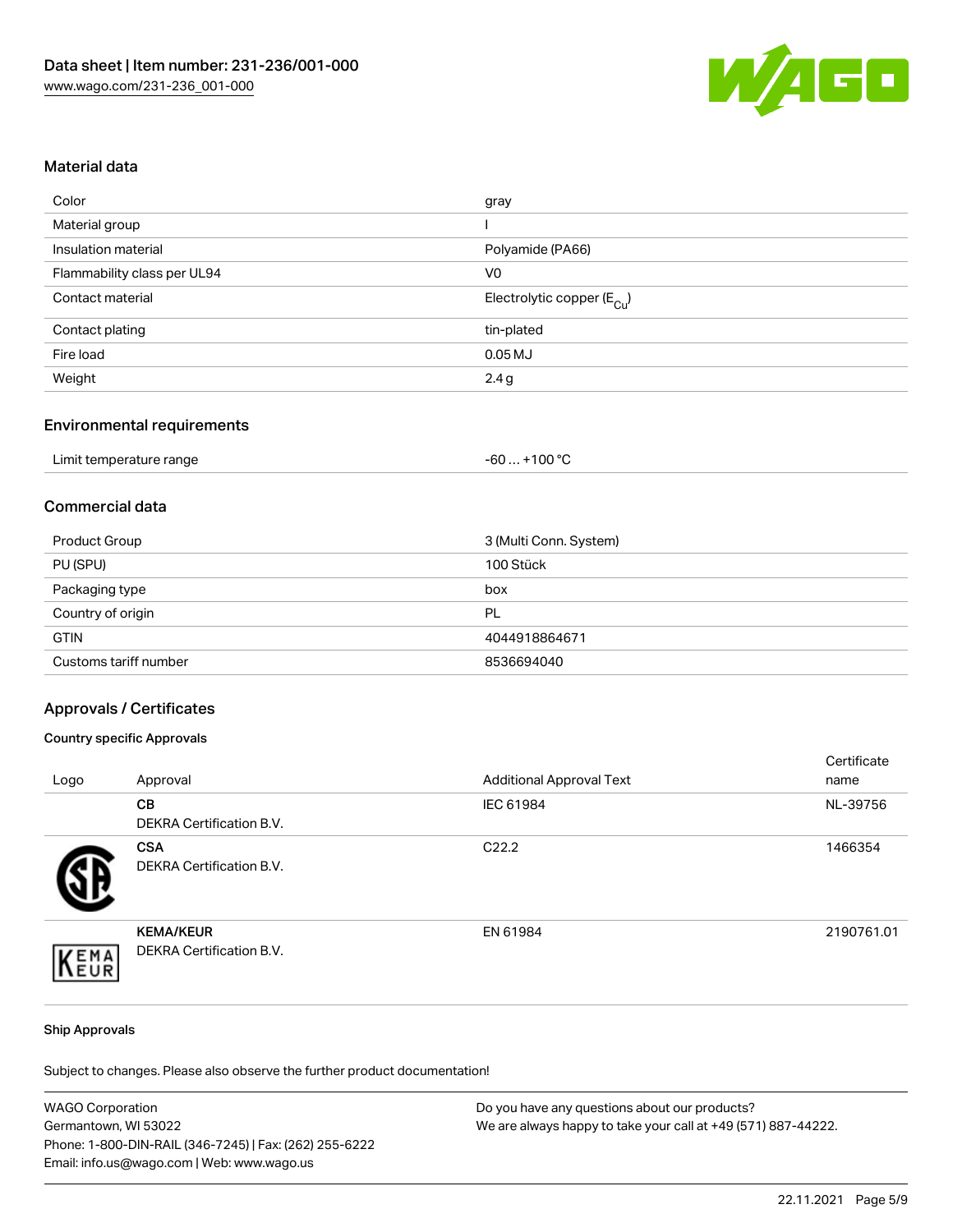[www.wago.com/231-236\\_001-000](http://www.wago.com/231-236_001-000)



| Logo                | Approval                                                | <b>Additional Approval Text</b> | Certificate<br>name                |
|---------------------|---------------------------------------------------------|---------------------------------|------------------------------------|
| ABS                 | <b>ABS</b><br>American Bureau of Shipping               |                                 | $19 -$<br>HG1869876-<br><b>PDA</b> |
| <b>BUREAU</b>       | BV<br>Bureau Veritas S.A.                               | IEC 60998                       | 11915/D0<br>BV                     |
|                     | <b>DNV GL</b><br>Det Norske Veritas, Germanischer Lloyd | $\overline{\phantom{a}}$        | TAE000016Z                         |
| <b>UL-Approvals</b> |                                                         |                                 |                                    |
| Logo                | Approval                                                | <b>Additional Approval Text</b> | Certificate<br>name                |
|                     | UR<br>Underwriters Laboratories Inc.                    | UL 1059                         | E45172                             |
|                     | <b>UR</b><br>Underwriters Laboratories Inc.             | <b>UL 1977</b>                  | E45171                             |

## **Counterpart**

|             | Item no.231-206/026-000<br>Female plug; 3-pole; 12 AWG max; pin spacing 7.5 mm; 1 conductor per pole; gray                                                                                                                                                | www.wago.com/231-206<br>$/026 - 000$  |
|-------------|-----------------------------------------------------------------------------------------------------------------------------------------------------------------------------------------------------------------------------------------------------------|---------------------------------------|
|             | Item no.231-2206/026-000<br>2-conductor female connector; Push-in CAGE CLAMP <sup>®</sup> ; 2.5 mm <sup>2</sup> ; Pin spacing 7.5 mm; 6-pole; with                                                                                                        | www.wago.com/231-2206<br>$/026 - 000$ |
|             | integrated end plate; 2,50 mm <sup>2</sup> ; gray<br>Item no.231-2206/037-000<br>2-conductor female connector; Push-in CAGE CLAMP <sup>®</sup> ; 2.5 mm <sup>2</sup> ; Pin spacing 7.5 mm; 6-pole; Lateral<br>locking levers; 2,50 mm <sup>2</sup> ; gray | www.wago.com/231-2206<br>/037-000     |
|             | Item no.2231-206/026-000<br>Female plug; 6-pole; push-button; 12 AWG max; pin spacing 7.5 mm; 1-conductor per pole; gray                                                                                                                                  | www.wago.com/2231-206<br>$/026 - 000$ |
| <b>CANA</b> | Item no.2231-206/031-000<br>Female plug; 6-pole; push-button; mounting flange; 12 AWG max; pin spacing 7.5 mm; 1-conductor per<br>pole; gray                                                                                                              | www.wago.com/2231-206<br>/031-000     |

Item no.2231-206/037-000

Subject to changes. Please also observe the further product documentation!

WAGO Corporation Germantown, WI 53022 Phone: 1-800-DIN-RAIL (346-7245) | Fax: (262) 255-6222 Email: info.us@wago.com | Web: www.wago.us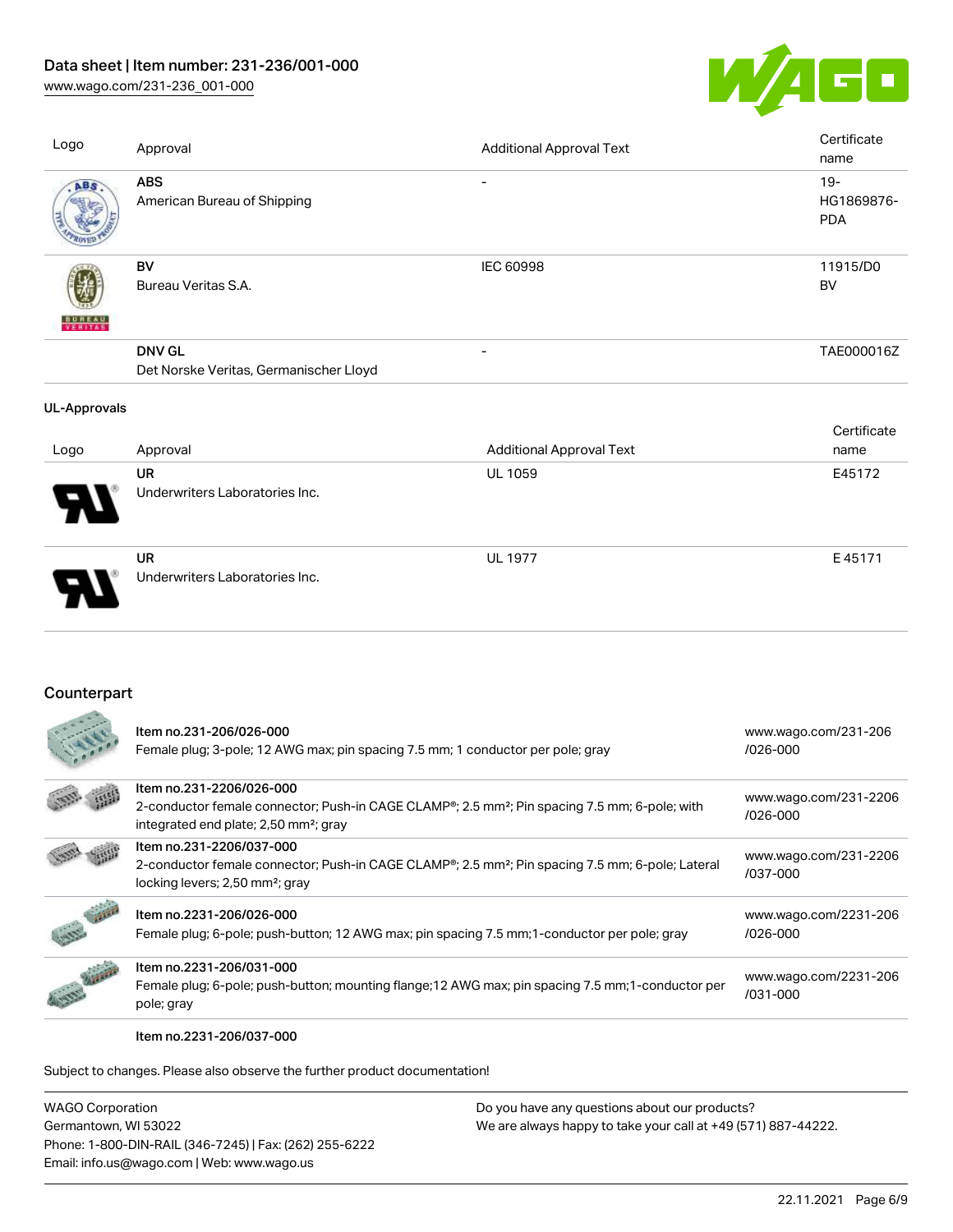# Data sheet | Item number: 231-236/001-000

[www.wago.com/231-236\\_001-000](http://www.wago.com/231-236_001-000)





Female plug; 6-pole; push-button; locking lever;12 AWG max; pin spacing 7.5 mm;1-conductor per pole; [www.wago.com/2231-206](https://www.wago.com/2231-206/037-000) gray [/037-000](https://www.wago.com/2231-206/037-000)

| Item no.231-206/027-000<br>Female plug; 6-pole; mounting flange with reinforcing strip; 12 AWG max; pin spacing 7.5 mm; 1<br>conductor per pole; gray          | www.wago.com/231-206<br>$1027 - 000$ |
|----------------------------------------------------------------------------------------------------------------------------------------------------------------|--------------------------------------|
| Item no.231-206/031-000<br>Female plug; 6-pole; mounting flange; 12 AWG max; pin spacing 7.5 mm; 1 conductor per pole; gray                                    | www.wago.com/231-206<br>/031-000     |
| Item no.231-206/037-000<br>Female plug; 6-pole; locking lever; 12 AWG max; pin spacing 7.5 mm; 1 conductor per pole; gray                                      | www.wago.com/231-206<br>/037-000     |
| Item no.732-106/026-000<br>1-conductor female connector, angled; CAGE CLAMP®; 2.5 mm <sup>2</sup> ; Pin spacing 7.5 mm; 6-pole; 2,50 mm <sup>2</sup> ;<br>gray | www.wago.com/732-106<br>$/026 - 000$ |

## Optional accessories

#### Coding

| Intermediate plate |                                                                  |                      |
|--------------------|------------------------------------------------------------------|----------------------|
|                    | Item no.: 231-500<br>Spacer; for formation of groups; light gray | www.wago.com/231-500 |
| Coding             |                                                                  |                      |
|                    | Item no.: 231-130<br>Coding key; snap-on type; light gray        | www.wago.com/231-130 |
|                    |                                                                  |                      |

## **Downloads Documentation**

| Technical explanations | 2019 Apr 3 | pdf    | Download |
|------------------------|------------|--------|----------|
|                        |            | 2.0 MB |          |

## CAD files CAE data

| EPLAN Data Portal 231-236/001-000 | URL | Download |
|-----------------------------------|-----|----------|
| ZUKEN Portal 231-236/001-000      | URL | Download |

#### EPLAN Data Portal 231-236/001-000

Subject to changes. Please also observe the further product documentation!

WAGO Corporation Germantown, WI 53022 Phone: 1-800-DIN-RAIL (346-7245) | Fax: (262) 255-6222 Email: info.us@wago.com | Web: www.wago.us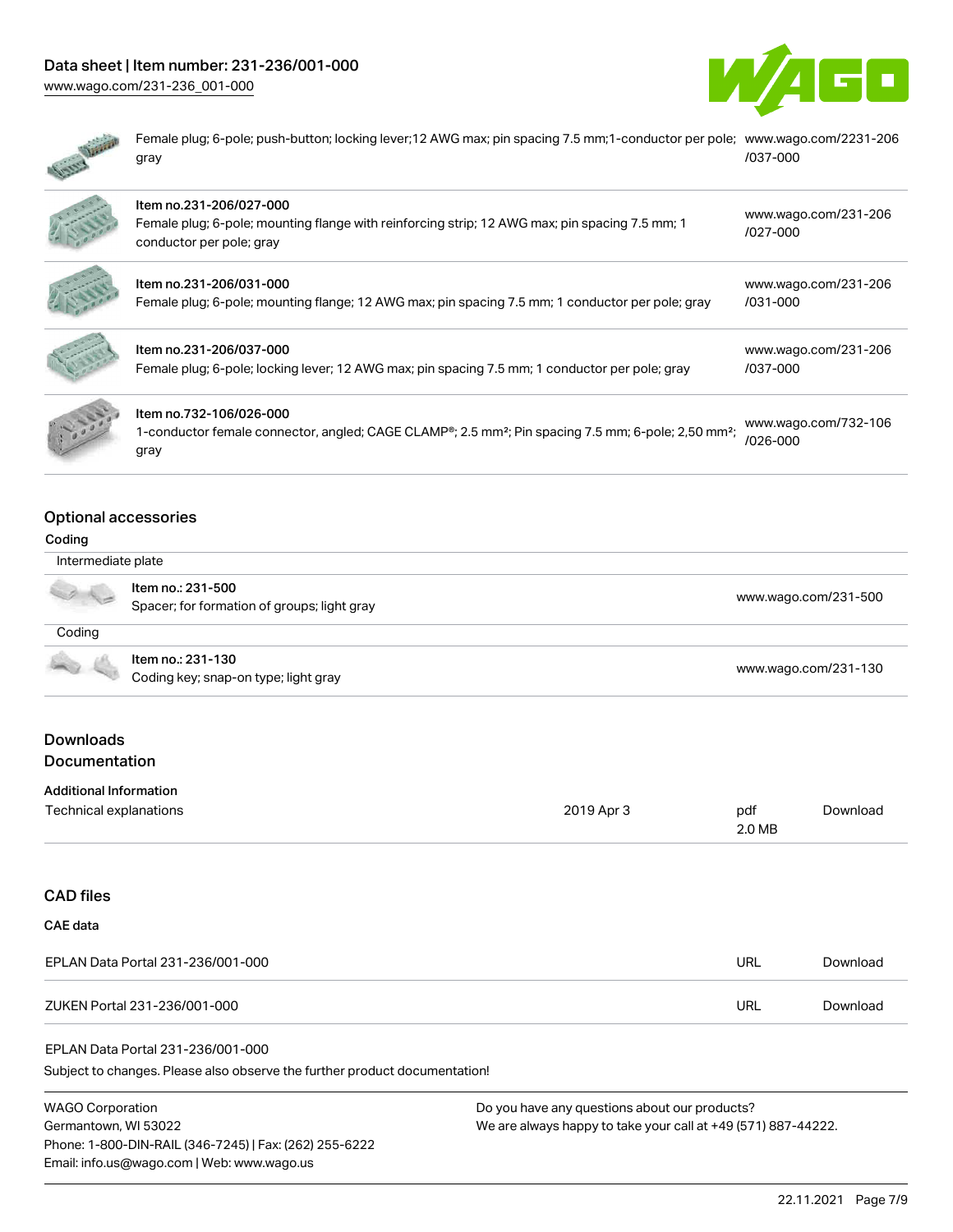

|                              | PCB Design                                                                          |            |          |
|------------------------------|-------------------------------------------------------------------------------------|------------|----------|
|                              | Symbol and Footprint 231-236/001-000                                                | URL        | Download |
|                              | CAx data for your PCB design, consisting of "schematic symbols and PCB footprints", |            |          |
|                              | allow easy integration of the WAGO component into your development environment.     |            |          |
|                              | Supported formats:                                                                  |            |          |
| Ш                            | Accel EDA 14 & 15                                                                   |            |          |
|                              | Altium 6 to current version                                                         |            |          |
| ш                            | Cadence Allegro                                                                     |            |          |
|                              | DesignSpark                                                                         |            |          |
|                              | Eagle Libraries                                                                     |            |          |
| ш                            | KiCad                                                                               |            |          |
|                              | Mentor Graphics BoardStation                                                        |            |          |
| ш                            | Mentor Graphics Design Architect                                                    |            |          |
| ш                            | Mentor Graphics Design Expedition 99 and 2000                                       |            |          |
|                              | OrCAD 9.X PCB and Capture                                                           |            |          |
| L                            | PADS PowerPCB 3, 3.5, 4.X, and 5.X                                                  |            |          |
|                              | PADS PowerPCB and PowerLogic 3.0                                                    |            |          |
|                              | PCAD 2000, 2001, 2002, 2004, and 2006                                               |            |          |
| ш                            | Pulsonix 8.5 or newer                                                               |            |          |
|                              | <b>STL</b>                                                                          |            |          |
|                              | 3D STEP                                                                             |            |          |
| ш                            | <b>TARGET 3001!</b>                                                                 |            |          |
|                              | View Logic ViewDraw                                                                 |            |          |
|                              | Quadcept                                                                            |            |          |
| Ш                            | Zuken CadStar 3 and 4                                                               |            |          |
|                              | Zuken CR-5000 and CR-8000                                                           |            |          |
|                              | PCB Component Libraries (EDA), PCB CAD Library Ultra Librarian                      |            |          |
| CAD data                     |                                                                                     |            |          |
| 2D/3D Models 231-236/001-000 |                                                                                     | <b>URL</b> | Download |

Subject to changes. Please also observe the further product documentation!

WAGO Corporation Germantown, WI 53022 Phone: 1-800-DIN-RAIL (346-7245) | Fax: (262) 255-6222 Email: info.us@wago.com | Web: www.wago.us

Compliance Search